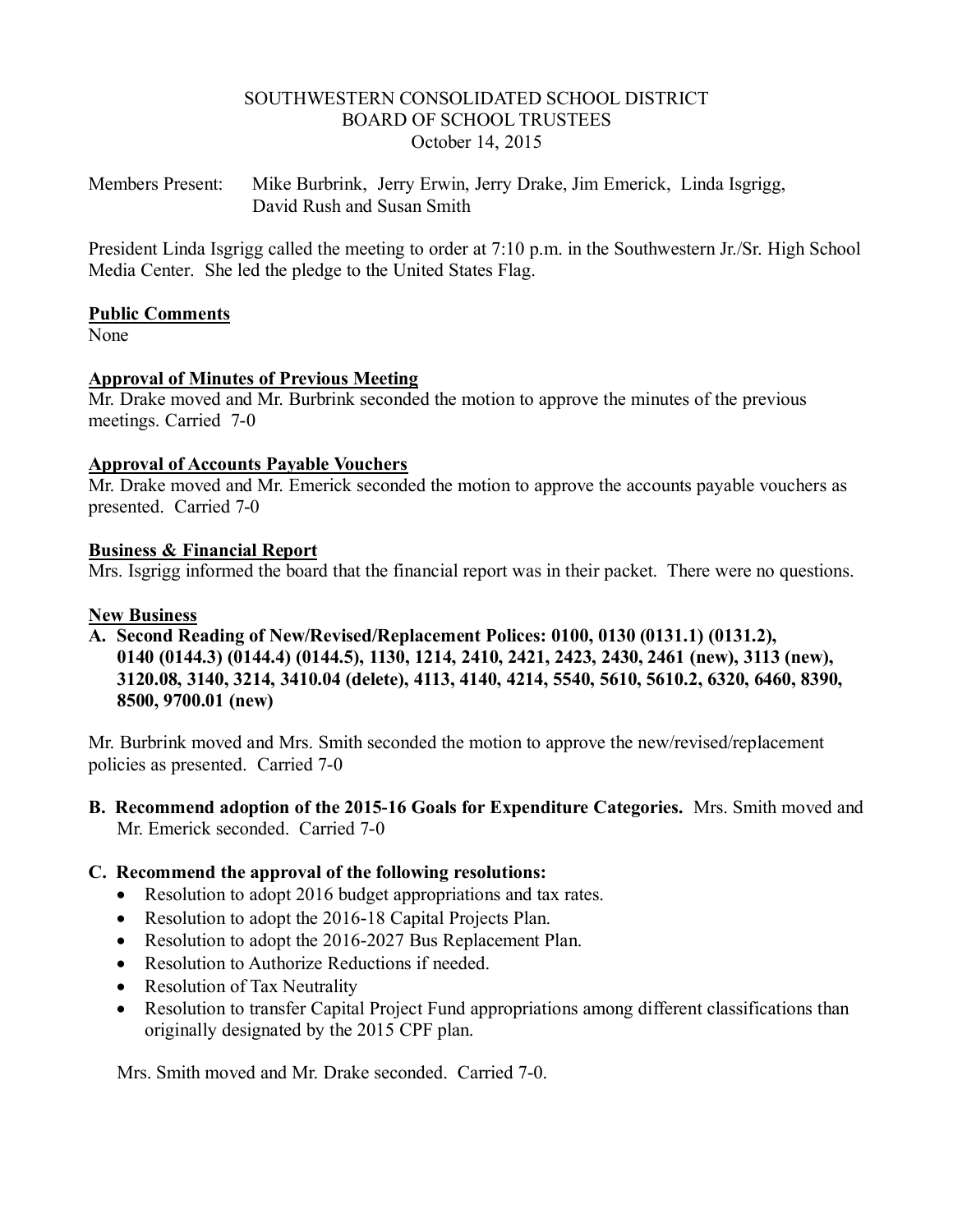# **D. Recommend approval of the 2015-16 fundraisers as submitted.**

Mrs. Smith moved and Mr. Burbrink seconded. Carried 7-0

# **E. Recommend approval of the following FFA overnight field trips:**

- Leadership Camp in Trafalgar, IN on November 13-15, 2015
- Leadership Camp in Trafalgar, IN on November 20-22, 2015

Mr. Emerick moved and Mrs. Smith seconded. Carried 7-0

# **F. Recommend acceptance of the following:**

- Donation of 18 computer monitors valued at \$360 from Rob Yeend.
- Donation of \$722.00 for FCA from Mt. Pisgah Baptist Church.
- Donation of \$100.00 for the FFA from Mike Dooley Pest Control.
- State High Ability Grant funds in the amount of \$27,566
- Federal Title IIA Grant funds in the amount of \$33,404

Mrs. Smith moved and Mr. Rush seconded. Carried 7-0

**G. Recommend approval of a 2% increase in the hourly rate for cafeteria workers effective at the beginning of the next pay period.**

Mrs. Smith moved and Mr. Burbrink seconded. Carried 7-0

- **H. Recommend approval of a \$2000 stipend to each of the building principals to serve as co-coordinators of the High Ability Program along with the Superintendent.** Mrs. Smith moved and Mr. Emerick seconded. Carried 7-0
- **I. Recommend approval of the superintendent's contract as advertised.** Mrs. Smith moved and Mr. Burbrink seconded. Carried 5-2 (Mr. Erwin and Mr. Rush voted against)

## **Reports and Presentations**

**A. H.J. Umbaugh and Associates –** Belvia Gray from Umbaugh reported to the board on Southwestern's position for leasing bonds either in 2016 or 2017. She mentioned that the difference between leasing in 2016 or 2017 would be the expense of another year's interest. The projects should determine when we want to lease the bonds. She also mentioned that in her opinion it would be cheaper in 2016 than in 2017.

# **B. Let it Shine Lighting**

Jeff Goldsberry from Let it Shine Lighting made his presentation to the board. He also demonstrated the LED lighting. There was much discussion regarding the lighting. It was mentioned that when the lights were purchased for the gymnasium at the high school they were supposed to work well but the gymnasium is still very dark. It was determined that at this time Mr. Hancock and Mr. Rush would visit a school that is using this lighting system and they will report back to the board.

# **C. Principal Reports**

Mr. Chase presented an article to the board regarding ISTEP scores. According to the article, over half of Indiana schools were awarded As in the state's accountability system and only 12.8% received Ds and Fs. Those figures will flip this year if the DOE estimates are correct.

Mr. Edwards reported on the great success of the book fair. He also mentioned that signs were made to advertise the A grade that Southwestern received last year.